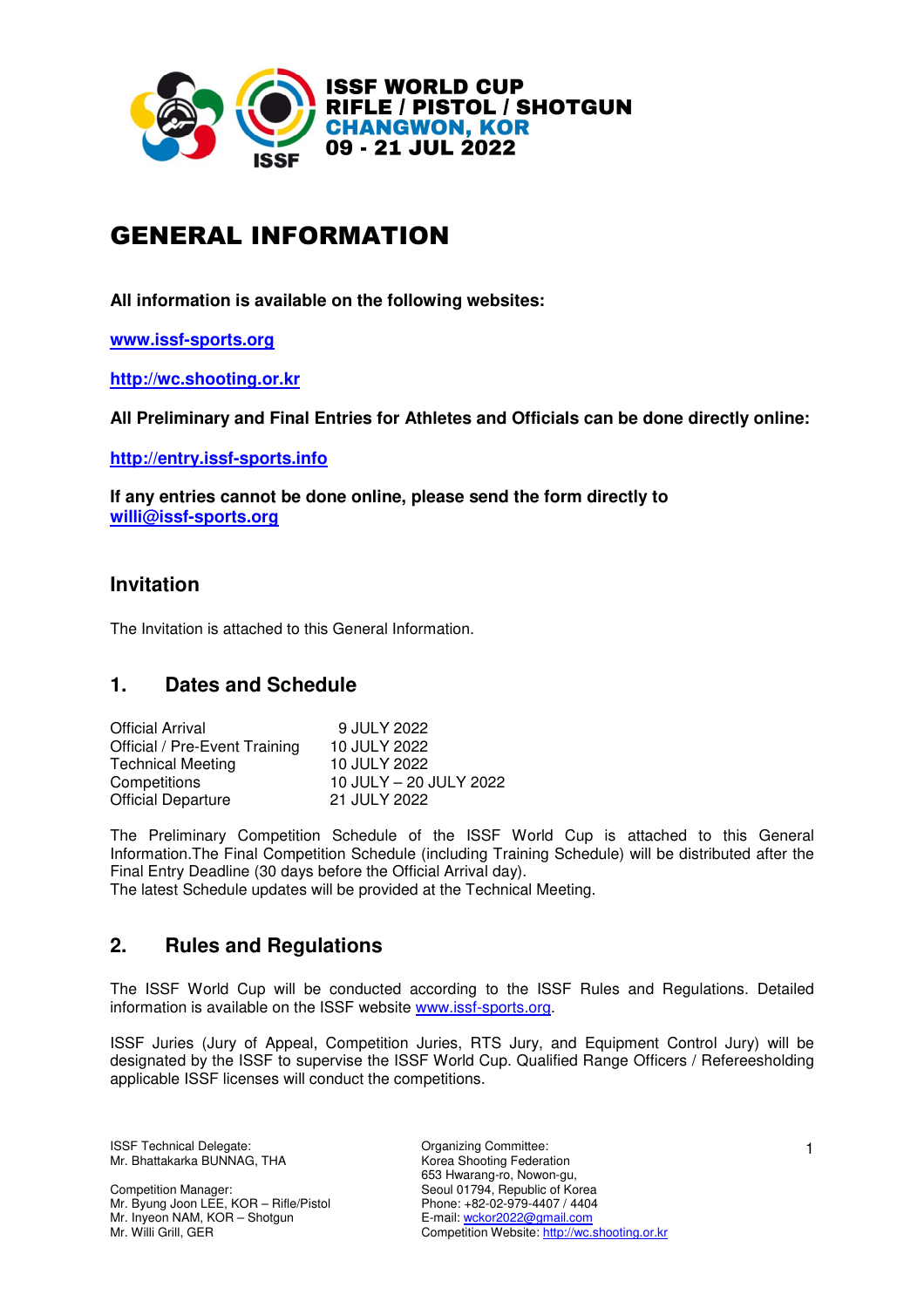

#### **Rifle / Pistol Equipment**

Equipment Control will be conducted according to ISSF Rules using approved, calibrated instruments. Pre-competition testing is not mandatory, however, athletes are responsible for competing with legal equipment and clothing. All athletes are urged to submit any doubtful equipment and clothing to Equipment Control for checking before the competition. All athletes are subject to being selected for random post-competition testing and will be disqualified if their equipment or clothing is not legal according to ISSF Rules.

#### **Rifle Clothing**

All rifle athletes must have ISSF seals with serial numbers on their jackets and trousers. Any rifle jackets or trousers that do not have ISSF seals must be submitted to Equipment Control for inspection and the affixing of a seal before the athlete's first competition. Jackets and trousers that were previously inspected and have an ISSF seal continue to be valid except that athletes with more than one jacket or trousers must report to Equipment Control before their first competition to confirm which jacket and which trousers they will use. All other seal numbers for that athlete will be cancelled. Athletes that wish to replace a registered jacket or trousers with a new clothing item must bring that item to Equipment Control for inspection and a new seal. Previous seals will then be cancelled. Rifle athletes can have only one active jacket and trousers at any time.

#### **Rifle Clothing Post-Competition Stiffness Testing**

If one panel of a rifle jacket or trousers tests 2.9 or lower, the stiffness device must be recalibrated and the panel must be retested. If it fails again, but all other panels pass, the athlete will not be disqualified, but a written warning must be given to the athlete and the ISSF seal must be cut off. The athlete can continue using this clothing for that day in that event. If two or more panels fail, the athlete must be disqualified (DSQ).

#### **Air or CO2 Cylinders**

It is the athlete's responsibility to ensure that any air or CO2 cylinder is still within its validity date. This may be checked by Equipment Control.

#### **Shotgun Equipment**

All skeet athletes must have ISSF seals with serial numbers on their marker tapes. Any shooting vests that do not have ISSF seals on the marker tapes must be submitted to Equipment Control for inspection and the affixing of a seal before the competition.

Equipment Control will be conducted according to ISSF Rules using approved, calibrated instruments. Pre-competition testing is not mandatory, however, athletes are responsible for competing with legal equipment and clothing. All athletes are urged to submit any doubtful equipment and clothing to Equipment Control or the Shotgun Jury for checking before the competition. All athletes are subject to being selected for random testing during the competition. Athletes found to be in violation of the rules for guns or skeet marker tapes will be disqualified.

#### **Cartridge Controls**

During Qualification, athletes whose cartridges are to be tested are selected by a computer draw. Between 10% and 18% of the athletes participating in an event will be selected for cartridge testing. Two (2) plus four (4) cartridges will be selected from each athlete and placed in separate labeled envelopes. The two (2) cartridges must be tested, first. If both cartridges weigh 24.50g or below, no further action will be taken. If one (1) or both cartridges weigh more than 24.50g, then the four (4) cartridges in the second envelope must be tested. If the average of the six (6) cartridges weigh more than 24.50 g, then the athlete must be disqualified (DSQ).

ISSF Technical Delegate: Committee: Committee: Mr. Bhattakarka BUNNAG, THA

Competition Manager: Mr. Byung Joon LEE, KOR – Rifle/Pistol Mr. Inyeon NAM, KOR – Shotgun Mr. Willi Grill, GER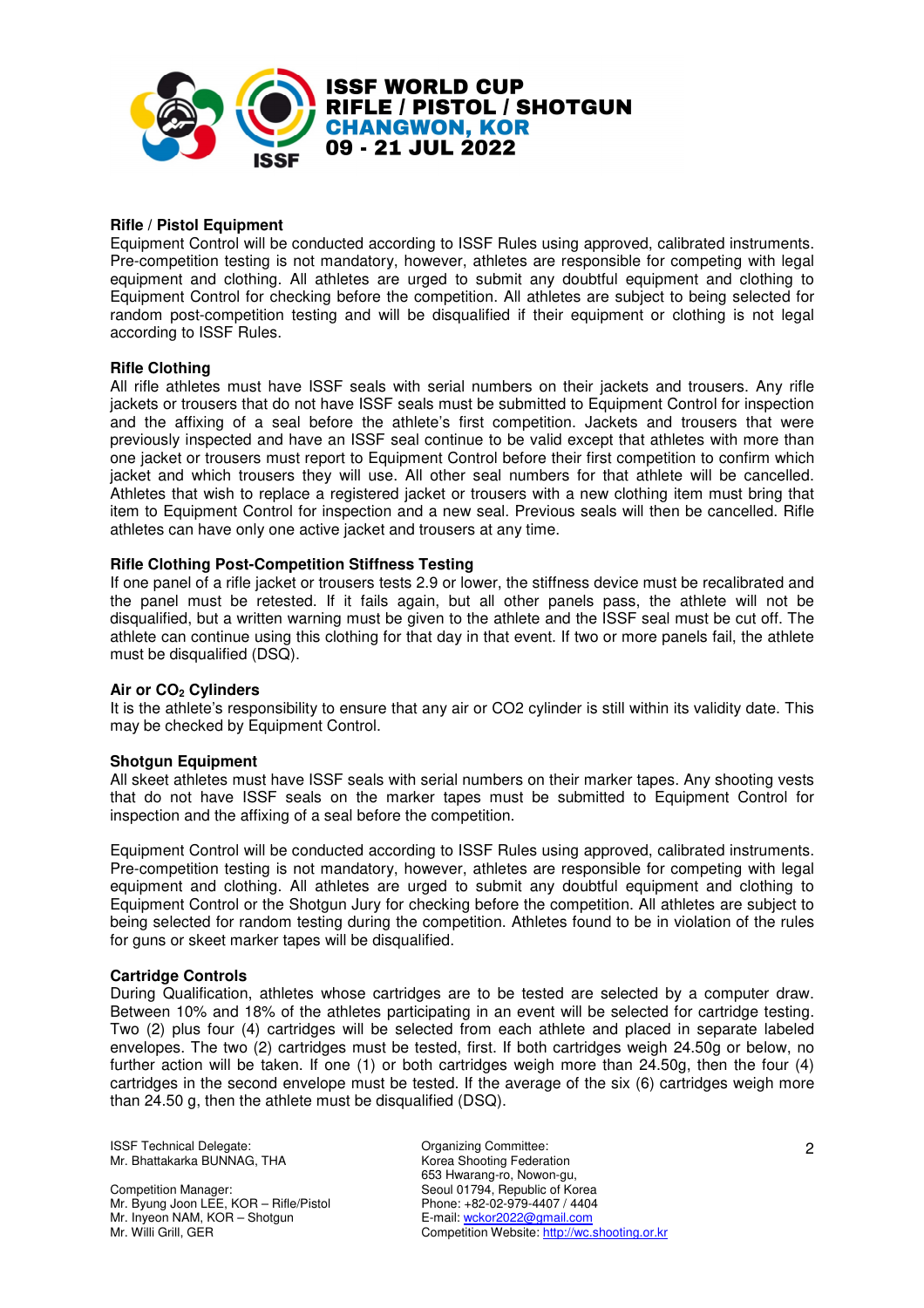

During Final, all six (6) finalists must be tested using the same procedure. The Finalists or their Coaches/Officials must bring, as early as possible, but not later than 30 minutes before the scheduled start of the Final (Reporting Time), all the cartridges that will be used during the Finals and place them in separate Cartridge Control Boxes on the Finals field of play. The Finalists must report at least 15 minutes before the start of the Final. The Equipment Control Jury will take the necessary samples from the boxes, and the boxes will be sealed. The boxes must be left under the supervision of Equipment Control Jury Member on the FOP. Once ammunition is placed in the box and sealed, only the Equipment Control Jury or the Finalist can remove ammunition from the box. If additional cartridges are brought to a Finalist during Finals, samples from those cartridges must also be selected for testing. All cartridge controls must be completed before the start of the Presentation of the Finalists. Any disqualified (DSQ) athlete will not be allowed to participate in the Finals (There will be no elimination for 6th place; the first elimination will be for 5th place).

#### **Colored Wads**

Only transparent or translucent wads with no color may be used.

**If an athlete uses ammunition that is not in accordance with Rule 9.4.3.1 a), then the athlete must be disqualified (DSQ).** 

# **3. Participation**

#### **Individual Events**

ISSF Member Federations can enter a maximum of of five (5) athletes in individual events but only three (3) of them can be registered to compete in the Final for the medals. The other two (2) can only compete for the ranking points.

#### **Mixed Team Events**

ISSF Member Federations may enter a maximum of two (2) teams consisting of one (1) man and one (1) woman per mixed team event.

#### **Maximum Entry**

The maximum number of starts per event is the number of athlete entriesthat can be accepted for each ISSF World Cup event. Range capacity is determined by the available shooting time and the number of available ranges/firing points.

If the maximum number of starts is reached during the Final Entry process, a "waiting list" for that event(s) will be established. If cancellations are subsequently received, entries from the waiting list will be entered on a first come, first served basis. ISSF Headquarters and the Organizing Committee will cooperate to determine if additional entries from the waiting list can be accommodated.

| <b>Men Events</b>         | Max. No.<br>of Starts | <b>Women Events</b>          | Max. No.<br>of Starts |
|---------------------------|-----------------------|------------------------------|-----------------------|
| 10m Air Rifle Men         | 180                   | 10m Air Rifle Women          | 180                   |
| 50m Rifle 3 Positions Men | 140                   | 50m Rifle 3 Positions Women. | 140                   |
| 10m Air Pistol Men        | 180                   | 10m Air Pistol Women         | 180                   |
| 25m Rapid Fire Pistol Men | 60                    | 25m Pistol Women             | 100                   |
| Trap Men                  | 140                   | Trap Women                   | 60                    |
| Skeet Men                 | 120                   | <b>Skeet Women</b>           | 60                    |

ISSF Technical Delegate: Committee: Committee: Mr. Bhattakarka BUNNAG, THA

Competition Manager: Mr. Byung Joon LEE, KOR – Rifle/Pistol Mr. Inyeon NAM, KOR – Shotgun Mr. Willi Grill, GER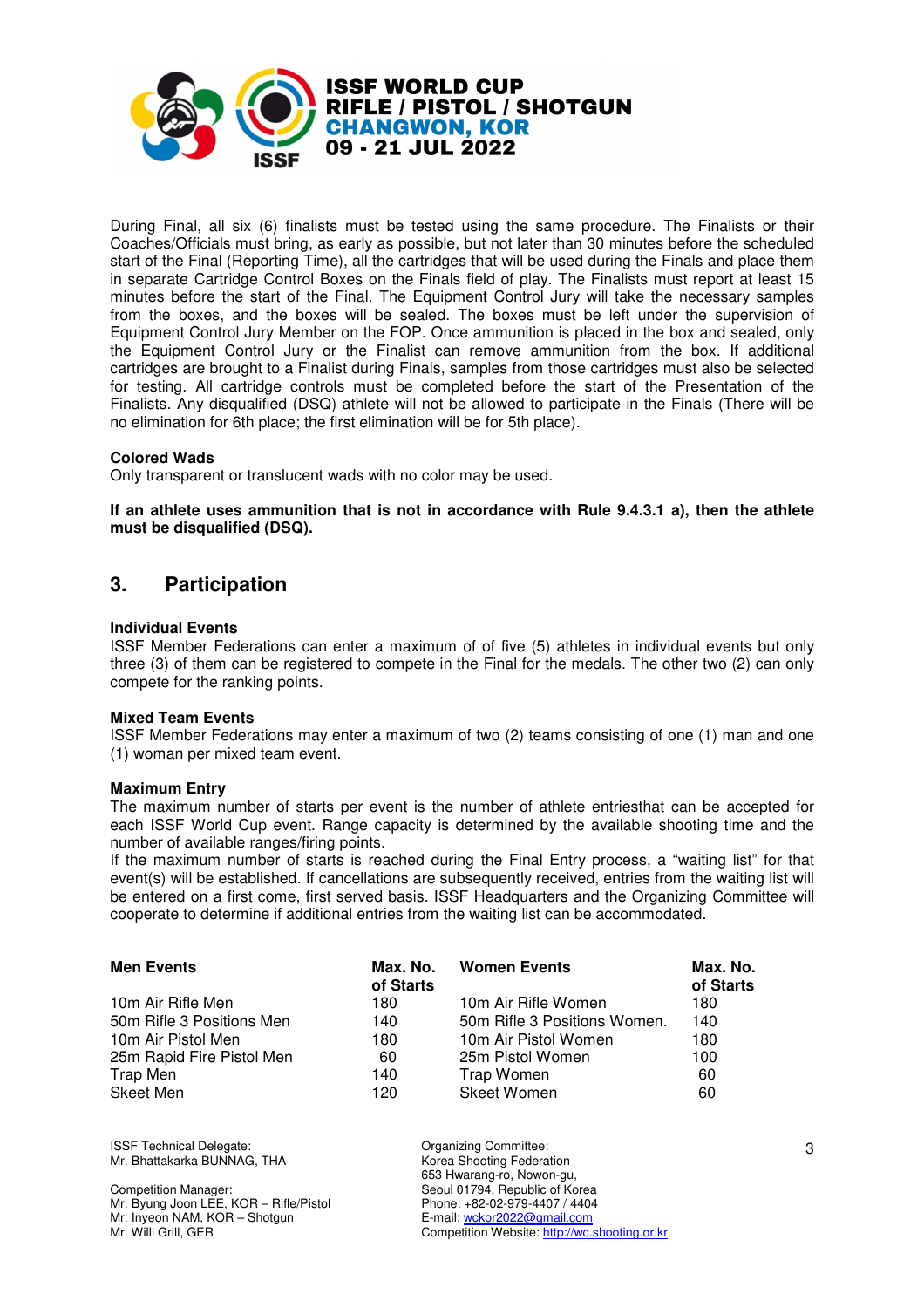

# **ISSF WORLD CUP<br>RIFLE / PISTOL / SHOTGUN CHANGWON. KOR** 09 - 21 JUL 2022

| <b>Mixed Team Events</b>         | Max. No.<br>of Teams |                             |                      |
|----------------------------------|----------------------|-----------------------------|----------------------|
| 10m Air Rifle Mixed Team         | 80                   |                             |                      |
| 50m Rifle 3 Positions Mixed Team | 38                   |                             |                      |
| 10m Air Pistol Mixed Team        | 80                   |                             |                      |
| 25m Rapid Fire Mixed Team        | 25                   |                             |                      |
| <b>Skeet Mixed Team</b>          | 30                   |                             |                      |
| <b>Trap Mixed Team</b>           | 30                   |                             |                      |
| <b>Team Events</b>               | Max. No.<br>of Teams | <b>Team Events</b>          | Max. No.<br>of Teams |
| 10m Air Rifle Men                | 60                   | 10m Air Rifle Women         | 60                   |
| 50m Rifle 3 Positions Men        | 40                   | 50m Rifle 3 Positions Women | 40                   |
| 10m Air Pistol Men               | 60                   | 10m Air Pistol Women        | 60                   |
| 25m Rapid Fire Pistol Men        | 20                   | 25m Pistol Women            | 30                   |
| Trap Men                         | 40                   | Trap Women                  | 20                   |
| Skeet Men                        | 40                   | <b>Skeet Women</b>          | 20                   |

#### **ISSF ID Number**

All athletes must sign an "Athlete's Declaration" and have an official ISSF ID number issued before participation in the ISSF World Cup.

Athletes without ISSF ID number will not be allowed to participate. ISSF ID numbers can be obtained from the ISSF Headquarters by using the official application form.

Athlete biographies will be distributed and photos will be taken.

# **4. Entry Process**

Please complete the attached Registration Forms (Annexes  $1 - 9$ ) and return them by the established deadlines.

Preliminary and Final Entries for Athletes and Officials must be submitted to ISSF Headquarters. Entry Forms are provided, but ISSF Member Federations are urged to use the ISSF Online Registration Service.

All other Registration Forms must be returned to the Organizing Committee (see also: "Summary of Deadlines").

#### **Preliminary Entries**

ISSF Member Federations entering the ISSF World Cup must submit the Preliminary Entries not later than **29 APRIL 2022**.

Please use the ISSF Online Registration Service http://entry.issf-sports.info, or exceptionally complete the Preliminary Entry Form (Annex 1) and return it by email or fax to the ISSF Headquarters.

#### **Final Entries**

ISSF Member Federations must forward their Final Entries directly to the ISSF HQ. The Final Entry Deadline (30 days before the Official Arrival day) is **9 JUNE 2022**.

Please use the ISSF Online Registration Service http://entry.issf-sports.info, or exceptionally complete the Final Entry Forms (Annex 3) and return them by email or fax to the ISSF Headquarters.

ISSF Technical Delegate: Committee: Committee: Mr. Bhattakarka BUNNAG, THA

Competition Manager: Mr. Byung Joon LEE, KOR – Rifle/Pistol Mr. Inyeon NAM, KOR – Shotgun Mr. Willi Grill, GER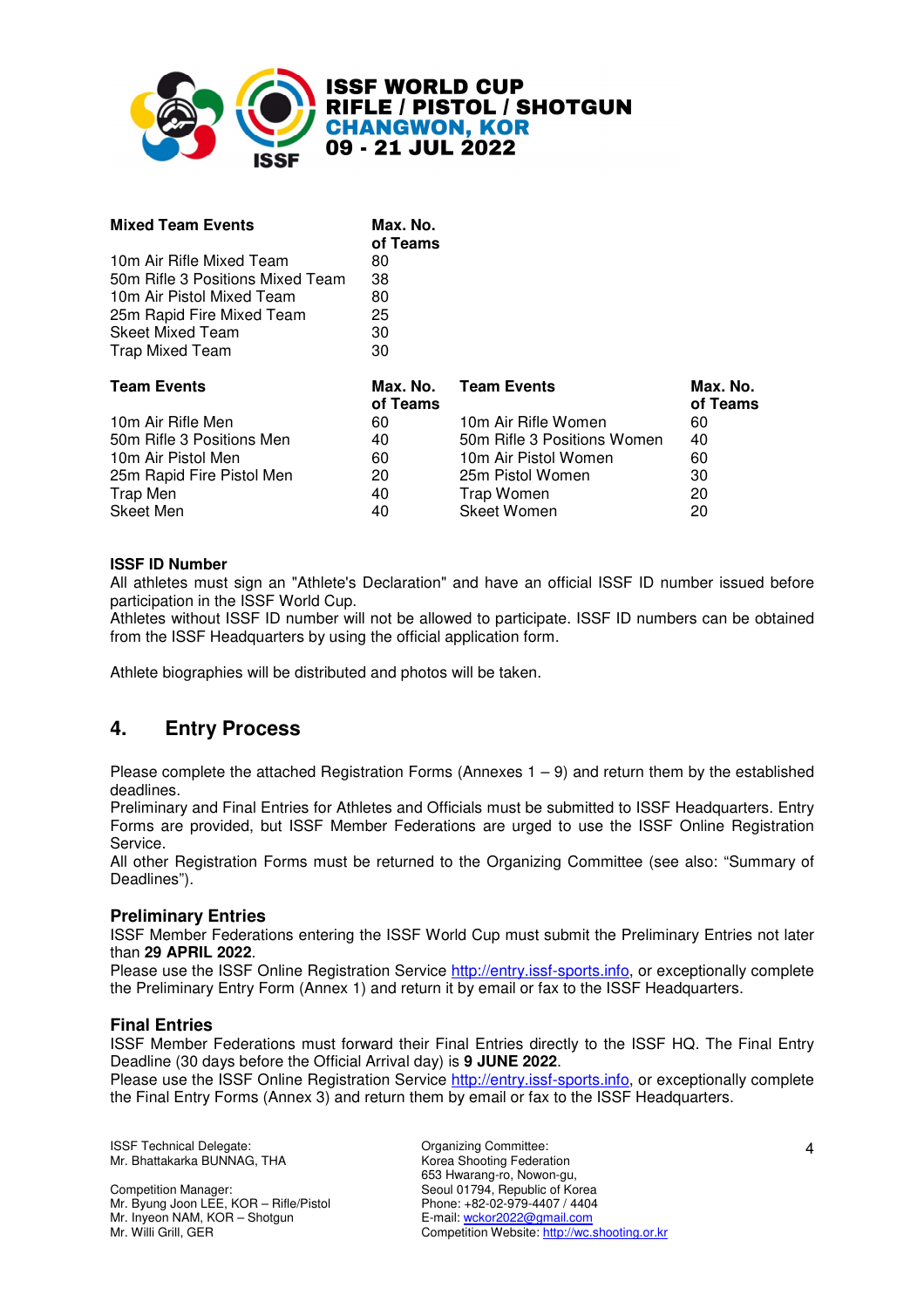

#### **Late Entries**

If the maximum number of athlete entries have not been reached, late entries will only be accepted until the Late Entry Deadline (3 days before the Official Arrival day) which is **5 JULY 2022.** 

**Important Note:** Until the 3 days Late Entry Deadline, the following changes in the Final Entries are possible without restriction and additional fees:

- a) Change of names / athletes within an event
- b) Change of Status (World Cup athlete  $\leftrightarrow$  "out-of-competition" athlete) within an event.

Any additional entries received after the Late Entry Deadline, from **6 JULY 2022** onwards, may not participate.

#### **Entry Confirmation upon arrival**

All Team Leaders of ISSF Member Federation Delegations must report to the OC Entries Official and confirm their Final Entries. The confirmation must be completed before 12:00h on the day before the Pre-Event Training.

#### **Entry Changes after the Late Entry Deadline**

From **6 JULY 2022** onwards, only the following changes in the Final Entries are permitted:

- a) Replacement of a registered athlete by another already registered athlete in another event can be made only before 12:00h on the day before the Pre-Event Training for that event.
- b) Change of Status in an event: an "out-of-competition" athlete can replace a withdrawn "World Cup" athlete. The withdrawn "World Cup" athlete may not shoot"out-of-competition". The exchange of athletes within an event is not permitted.

#### **Cancellation**

Any ISSF Member Federation that reduces the number of athletes listed in their Final Entries after the Final Entry Deadline (**5 JULY 2022**) must pay applicable entry fees and hotel room cancellation costs according to the number of athletes and entries on the Final Entry Forms originally received. If the applicable fees and costs are not paid, no member of that federation may participate.

#### **Entry Fee**

The entry fees include all charges for registration, local transportation between shooting range and official hotels and doping control.

The Entry Fees DO NOT include the cost of the Pre-Event and Unofficial Trainings for Shotgun.

| Fee        |        | <b>Description</b>                                                           |
|------------|--------|------------------------------------------------------------------------------|
| <b>EUR</b> | 170.00 | Final Entry Fee per athlete / per event                                      |
| <b>EUR</b> | 170.00 | Final Entry Fee per Mixed Team / per event                                   |
| <b>EUR</b> | 170.00 | Final Entry Fee per Team / per event                                         |
| EUR.       | 50.00  | Final Entry Fee per official                                                 |
| EUR.       | 50.00  | Additional Late Entry Fee per athlete/ per Mixed Team / per Team / per event |
| <b>EUR</b> | 170.00 | Cancellation Fee per athlete/ per event                                      |
| <b>EUR</b> |        | 170.00 Cancellation Fee per Mixed Team / per Team / per event                |
|            |        |                                                                              |

EUR 8.00 Pre-Event and Unofficial Training Fee per round Trap / Skeet (25 targets)

#### **Payment of Entry Fees**

#### **All Entry Fee payments must be made to the Organizing Committee only. The ISSF Member Federation is requested to pay entry fees, training and firearm permit fees by bank transfer in Euro currency (EUR) by 17 JUNE 2022**.

ISSF Technical Delegate: Committee: Committee: Mr. Bhattakarka BUNNAG, THA

Competition Manager: Mr. Byung Joon LEE, KOR – Rifle/Pistol Mr. Inyeon NAM, KOR – Shotgun Mr. Willi Grill, GER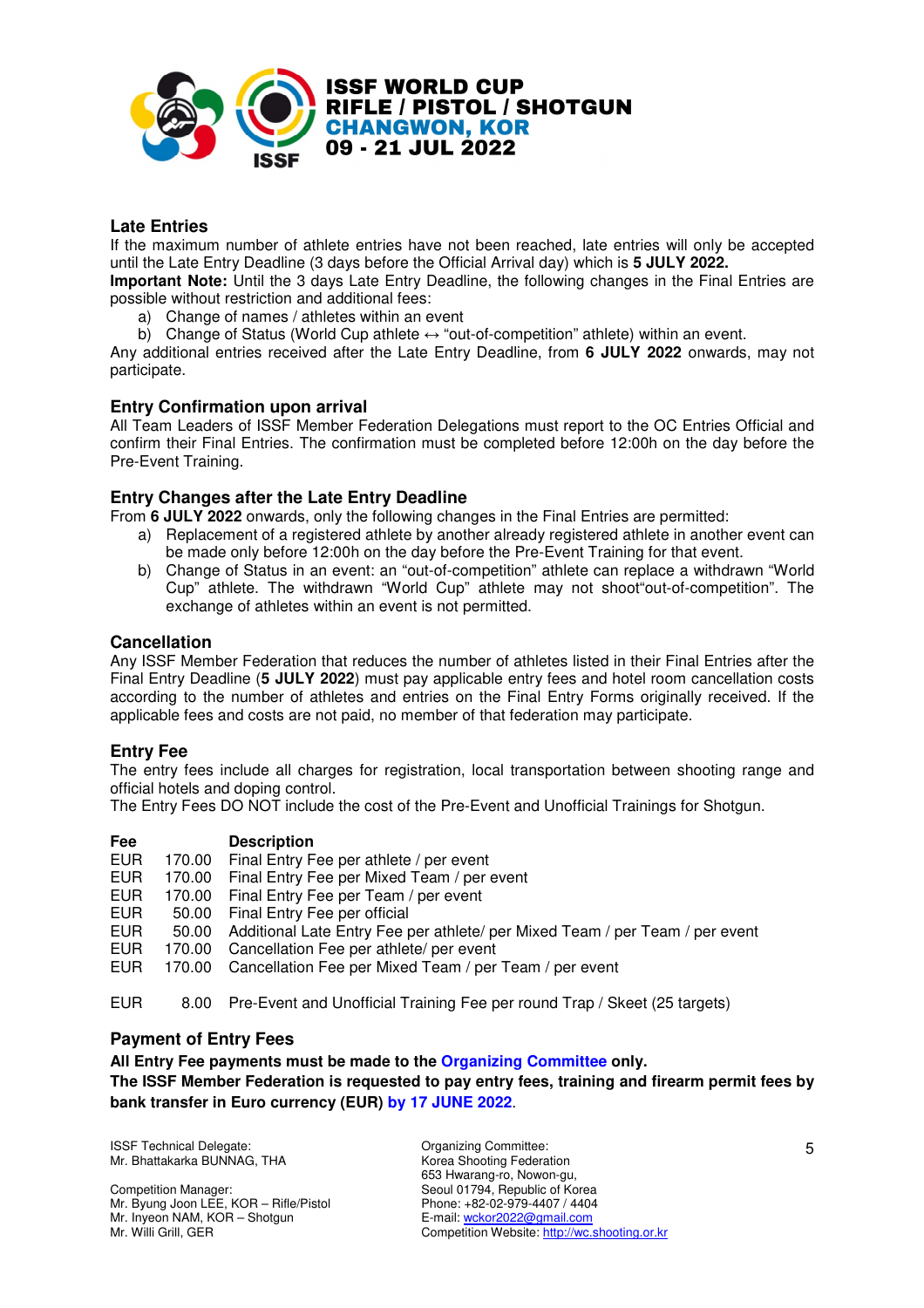

| <b>Bank Details</b>     |                                                       |
|-------------------------|-------------------------------------------------------|
| <b>Bank Name</b>        | Industrial Bank of Korea                              |
| <b>Branch</b>           | Junghwa-Dong Branch                                   |
| <b>Branch Address</b>   | 843 Dongil-ro, Joongrang-gu, Seoul, Republic of Korea |
| <b>Branch Telephone</b> | +82-02-976-9371                                       |
| <b>Account Number</b>   | 212-014995-56-00014                                   |
| Swift Code              | <b>IBKOKRSE</b>                                       |
| <b>Account Name</b>     | Korea Shooting Federation                             |

The IBAN or BIC is not assigned to local banks in Korea. The ISSF Member Federation can transfer all fees to the above account by using the Swift code, instead of IBAN or BIC.

As for bank transfer, please identify clearly which country or federation is submitting the payment, for example "GER, JPN Rifle, JPN Shotgun" and send copies of the transfer voucher to the Organizing Committee by **17 JUNE 2022** in order the Organizing Committee to notify the federation of net amount received correctly.

All Bank charges must be paid by the participants. Any balance for entry fees transferred has to be effected by **EUR Cash** only at the shooting range upon arrival. No traveler's checks or credit/debit cards will be accepted.

Accreditation for final registration and payment is advisable to be made by **one (1) Representative** per the ISSF Member Federation. Please give a copy of the bank transfer voucher to the representative to bring with him/her to the Entry Confirmation.

#### **Accreditation Process**

All persons involved in the ISSF World Cup (Athletes, Team Officials, ISSF Officials, OC Officials, Media Persons) must have accreditations that clearly identify the accreditation holder (with photograph, family name and first name, nation and function) in order to use the local transportation and to enter controlled areas on the shooting range.

Accreditations (for persons registered before the Late Entry Deadline and who have a photograph in the ISSF database) will be prepared by the ISSF Headquarters and Organizing Committee. All other accreditations will be prepared by the ISSF World Cup Accreditation Office.

Accreditations and BIB Numbers will be distributed by the Organizing Committee after payment of the entry fees.

# **5. Shooting Range**

The ISSF World Cup will take place at the Changwon International Shooting Range.

Address: 63, Sarim-ro 99beon-gil, Uichang-gu, Changwon-si, Gyeongsangnam-do, Republic of Korea

#### **Rifle/Pistol**

The shooting range is equipped as follows:

ISSF Technical Delegate: Committee: Committee: Mr. Bhattakarka BUNNAG, THA

Competition Manager: Mr. Byung Joon LEE, KOR – Rifle/Pistol Mr. Inyeon NAM, KOR – Shotgun Mr. Willi Grill, GER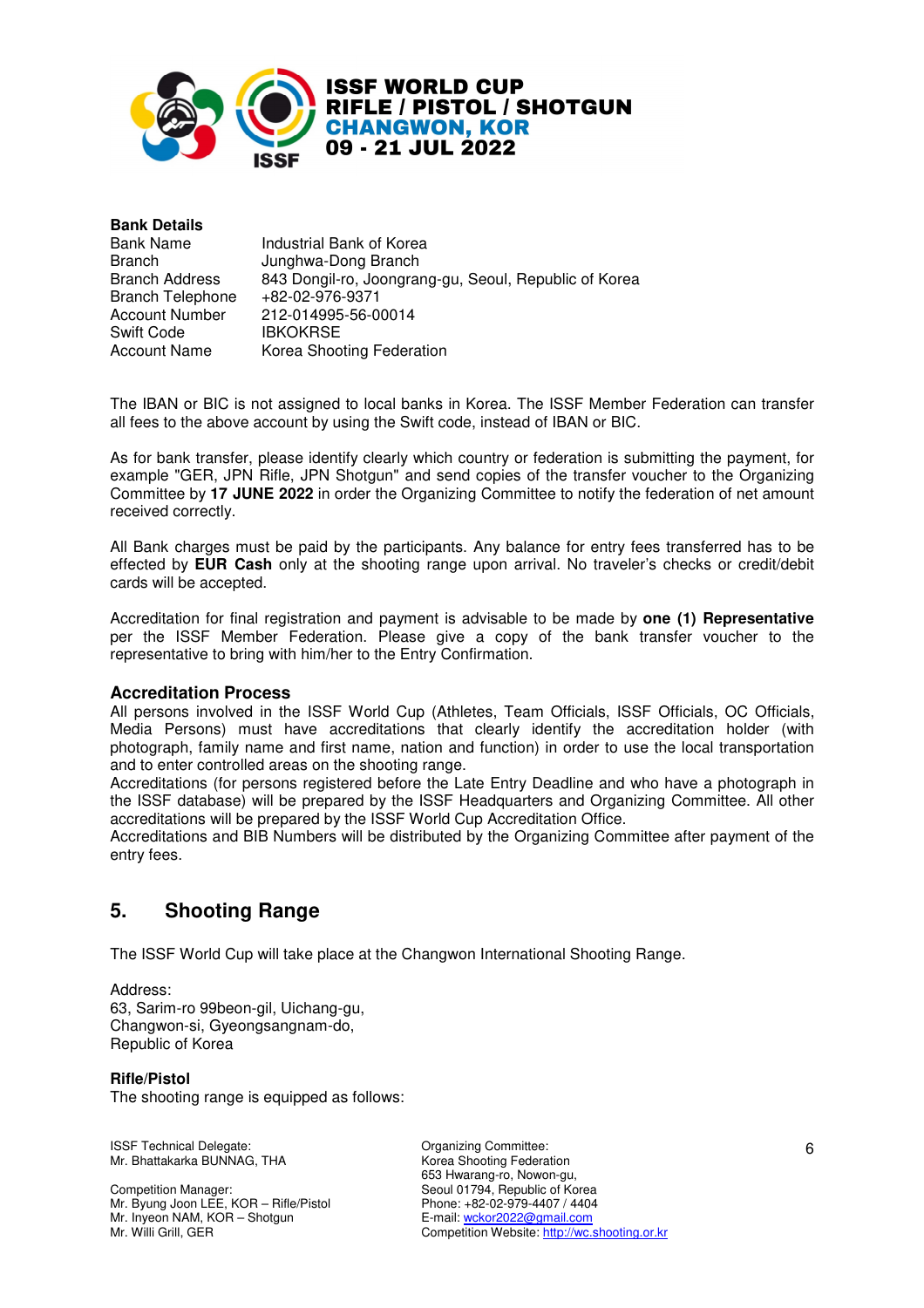

| Range       |     | <b>Description</b>                                                 |
|-------------|-----|--------------------------------------------------------------------|
| 50m range   |     | 80 firing points, electronic targets, SIUS AG, HS25/50             |
| 25m range   |     | 70 firing points (14 groups); electronic targets, SIUS AG, HS25/50 |
| 10m hall    |     | 99 firing points, electronic targets, SIUS AG, LS10                |
| Finals hall | 50m | 10 firing points, electronic targets, SIUS AG, HS25/50             |
|             | 25m | 15 firing points (3 groups); electronic targets, SIUS AG, HS25/50  |
|             |     | 10m 10 firing points, electronic targets, SIUS AG, LS10            |

The firing direction of the 50m and 25m range is north, the firing direction of the Finals hall is south.

#### **Shotgun**

The shooting range has five (5) combined ranges for Trap/Skeet.

The shooting range is equipped with Mattarelli machines and Elettronica Progetti (EP) acoustic release system.

The Skeet ranges operate with acoustic release system.

All ranges are equipped with EP electronic scoreboards.

The firing direction of the shooting range is north.

The targets used for the ISSF World Cup are eco-friendly from Eurotarget, standard orange for the Qualification and flash orange for the Finals.

# **6. Immigration and Customs Requirements**

#### **VISA**

Anyone who requires an Entrance Visa into South Korea should contact a Korean Embassy or Consulate at your location to obtain the Visa prior to arrival at South Korea. **No arrival Visas are available in South Korea**.

ISSF Member Federations that require an Official Invitation Letter to apply for a Visa, please fill in the enclosed Visa Support Form (Annex 7) and return it together with scanned copies of valid passportsfor all visa applicants to the Organizing Committee as soon as possible, but not later than **9 JUNE 2022**. This form must be typed clearly readable on PC. The Invitation Letter will be made in Korean version and emailed to the Korean Embassy or Consulate for the federation concerned, unless the Organizing Committee receivesspecial information.

If an express service is requested, the service will be charged to the federation and must be paid to the Organizing Committee.

#### **Korea Shooting Federation or OC has no any influence on the Korean Embassies and will provide Invitations for the ISSF World Cup only**.

#### **Custom Formalities / Temporary Import of Firearms**

ISSF Member Federationsmust declare all firearms brought into Korea for the ISSF World Cup in advance. The federation has to fill in the Firearm and Ammunition Form (Annex 8) clearly and return it with the scanned copies of the valid passport of each athlete to the Organizing Committee by email as soon as possible but not later than **9 JUNE 2022**.

Please make sure that the Form should be reached the OC at the latest **one (1) month** before arrival toget the approval on their temporary importation into South Korea in due time if any firearm and ammunition reach prior to the Official Arrival Day.

ISSF Technical Delegate: Committee: Committee: Mr. Bhattakarka BUNNAG, THA

Competition Manager: Mr. Byung Joon LEE, KOR – Rifle/Pistol Mr. Inyeon NAM, KOR – Shotgun Mr. Willi Grill, GER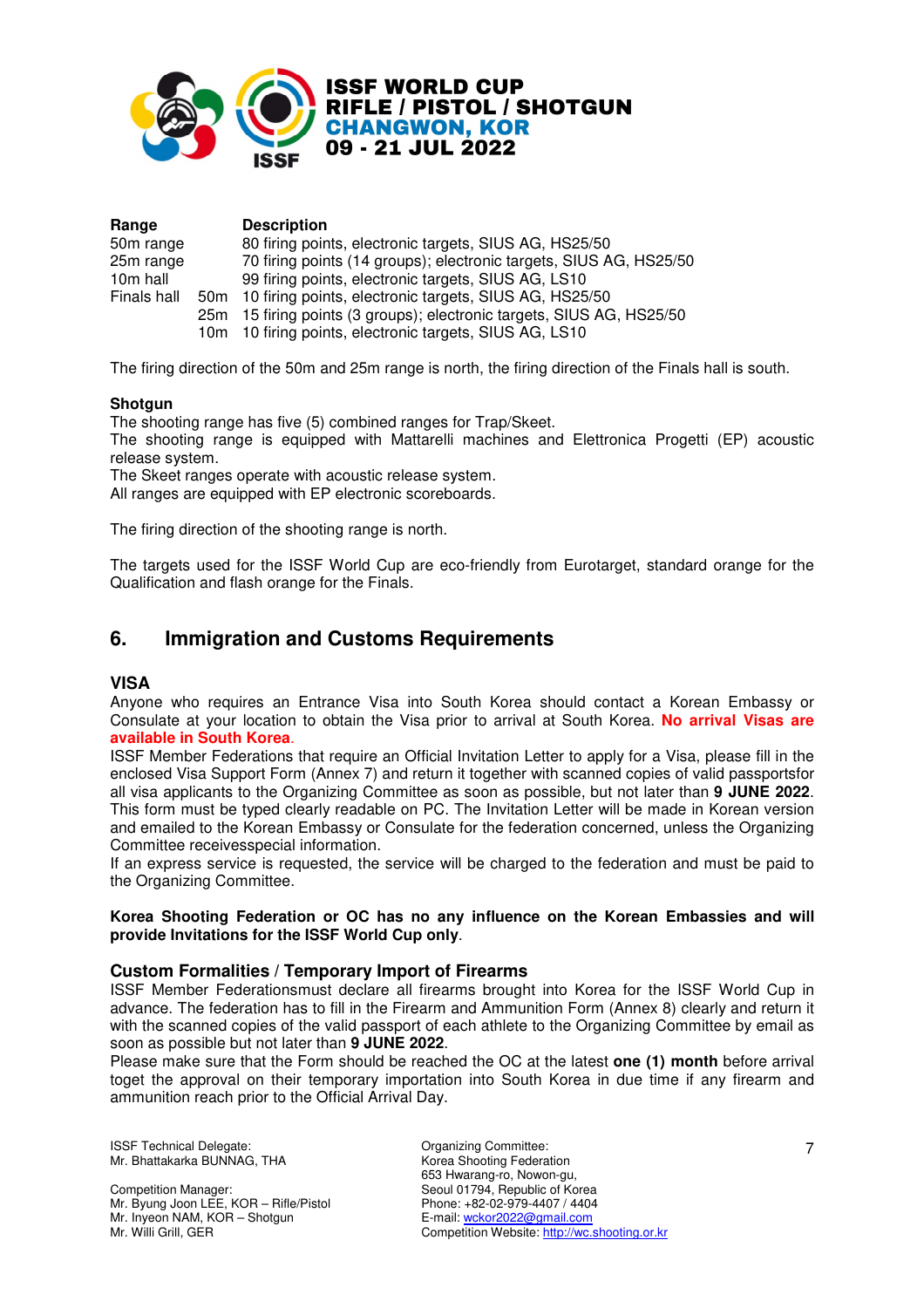

#### **Type in PC ONLY ! No Handwriting or Fax Transmission will be accepted.**

The charge for a firearms permit – for all firearms – is **EUR 25.00 per athlete.** This has to be wired to the OC bank account at latest **17 JUNE 2022.**

The Official Airport for custom clearance of firearms is **Incheon International Airport (ICN).** 

Delegation travelling to Busan-Gimhae Interantional Airport (PUS) through ICN need to get custom clearance for firearms at ICN.

All athletes must go directly to the custom after baggage claim at arrival at **ICN** to verify the serial numbers of their firearms. Please note that any unverified firearm will be kept in the custody of customs, unless an athlete verifies the correct gun's serial number to the **ICN** custom. All firearms and ammunition have to be handed over to the OC staffs just after custom clearance at **ICN**.

The OC staff will deliver firearm and ammunition from **ICN** to the armory of shooting range in Changwon. This procedure will be applied same at departure.

**It is strictly prohibited by the local security code that any athlete or delegation take any firearm for themselves out of the airport or to the hotel.**

The team leader will be kindly requested to contact the OC at the shooting range three (3) days before the departure to get the necessary departure information.

#### **Special Notes for Shotgun**

Any barrel (extra barrel and original), stock, trigger, choke, optic, magazine and gun accessories with its own serial number **must be declared** in the Firearm and Ammunition Form (Annex 8) providing that its serial number is different from the main serial number of the gun.

# **7. Accommodations**

#### **Official Hotels**

All room rates are calculated per room / per night.

The rates include breakfast, VAT and service charges.

50% of room rate(per room) will be charged for late check-out between 12:00 and 18:00 and a full rate(per room) for check-out after 18:00.

#### **No payment to the ISSF or the Hotel – Payment must be made directly to the Organizing Committee!**

#### **Grand Mercure Ambassador Changwon(\*\*\*\*\*)**

Single EUR150 /Twin EUR185

Distance & Duration from ranges 5.4 km, 15 min / from PUS 39 km, 50 min

At this World Cup, this first class hotel offers a variety of 150 rooms. The hotel is perfectly located in the central business district of Changwon City andis next to a mega mall with the Changwon Exhibition Convention Center (CECO).220/240 V AC, large LCD TV, air conditioning, mini bar, complimentary Wi-Fi & laptop high speed transmission line, thermal baths, bathtub in each room and business center, indoor & outdoor swimming pool and other sports activities & leisure, various shops and salons etc. Buffet breakfast is included.

ISSF Technical Delegate: Committee: Committee: Mr. Bhattakarka BUNNAG, THA

Competition Manager: Mr. Byung Joon LEE, KOR – Rifle/Pistol Mr. Inyeon NAM, KOR – Shotgun Mr. Willi Grill, GER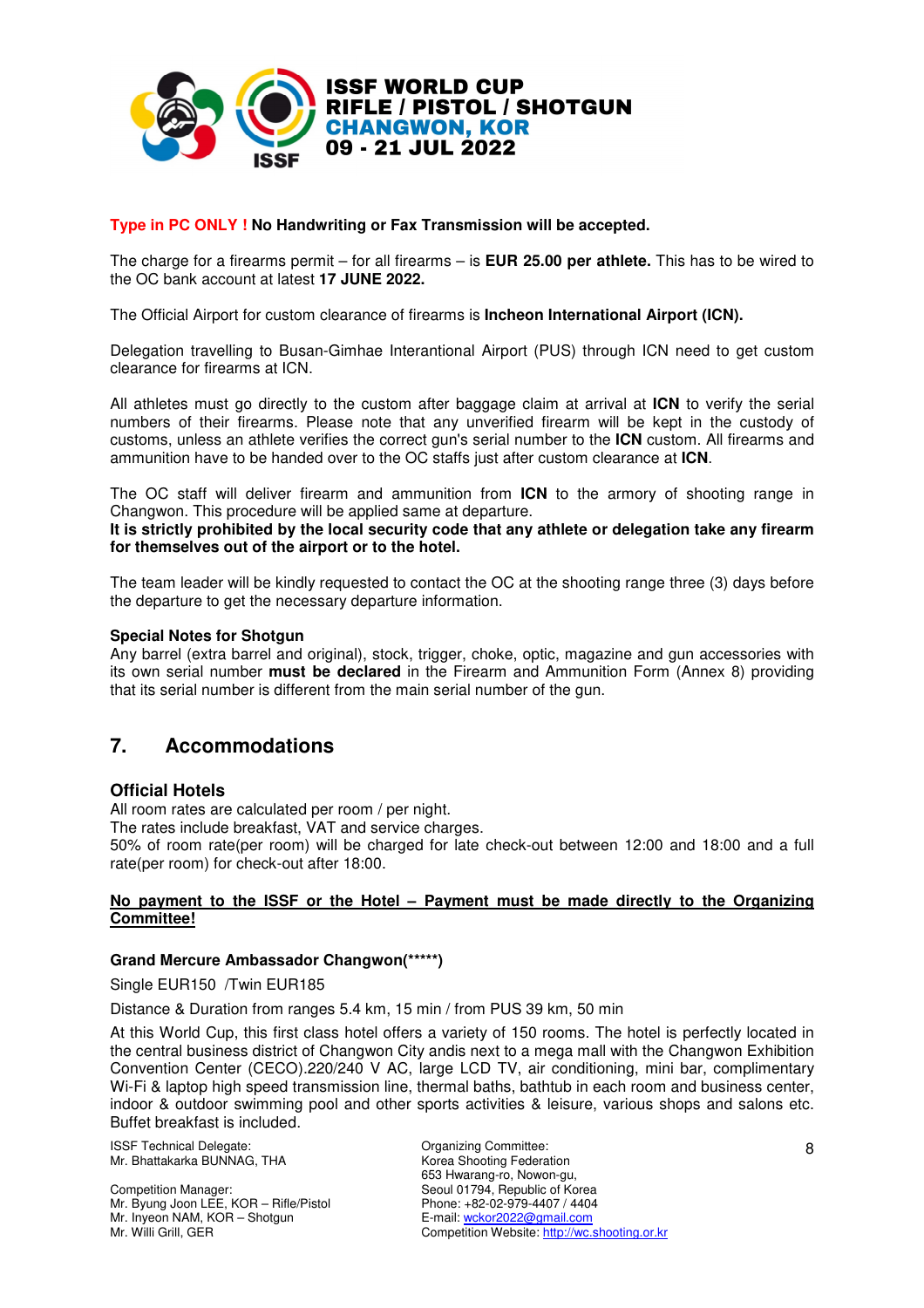

#### **International Hotel (\*\*\*\*)**

Single EUR120 /Twin EUR160

Distance & Duration from ranges 4.4 km, 12 min / from PUS 35 km, 50 min

At this World Cup, the hotel offers 70 rooms with multi-channel CATV, refrigerator, percolator, individual thermostat control, lab top (possible to rent), air conditioner, bathtub, bidet, dresser, hair dryer, high speed internet (Free wired & wireless connection), etc. 220/240 V AC. A variety of restaurants, a sauna and other amenities such as buffet restaurant, sauna, Korean restaurant, wedding hall, shopping arcade, bakery, business center, conference room, beauty salon and parking lot which can hold 400 cars.

Buffet breakfast is included.

#### **Grand City Hotel(\*\*\*\*)**

Single EUR95 /Twin EUR130

Distance & Duration from ranges 4.5 km, 10 min / from PUS 35 km, 50 min

At this World Cup, the hotel offers 180 rooms which are 150 singles and 30 twins 220/240 V AC. with Multi-channel cable TV, moviechannel, showerbooth, complimentary use of business center and fitness room, free Wi-Fi & laptop high speed transmission line. You can enjoy a variety of traditional and western dining.

Buffet breakfast is included.

#### **Toyoko Inn Changwon(\*\*\*)**

Single EUR80 /Twin EUR 110

Distance & Duration from ranges 4.5 km, 10 min / from PUS 35 km, 50 min

At this World Cup, the hotel newly opens in April early 2022 and offers 240 singles and 40 twins 220/240 V AC. with Multi-channel cable TV, movie channel, complimentary use of business center, free Wi-Fi & laptop high speed transmission line. You can enjoy a traditional and western dining. Buffet breakfast is included.

Preliminary Hotel Reservation has to be effected by **29 APRIL 2022**. Final Hotel Reservation has to be effected by **9 JUNE 2022**.

Hotel reservation must be made through the Organizing Committee only. The reservation can be only considered on a first come-first served basis once the OC receives the duly filled Final Hotel Reservation Form (Annex 5), not the Preliminary Hotel Form. Then the OC will inform the federation of the hotel name and send the Proforma Invoice, if requested. All participating federations are requested to wire **a minimum of 80% of the total accommodating costs to the OC account by 17 JUNE 2022**. However, OC may not guarantee the accommodation if minimum of 80% of total accommodating costs is not paid by the deadline.

The bank details to transfer payments for local accommodation are the same as for entry fees. Please see the details on **page 6.** 

All extra charges such as telecommunication, mini bar, extra meals and laundry etc. that occur at the official hotels must be paid directly to the hotel at check-out.

ISSF Technical Delegate: Committee: Committee: Mr. Bhattakarka BUNNAG, THA

Competition Manager: Mr. Byung Joon LEE, KOR – Rifle/Pistol Mr. Inyeon NAM, KOR – Shotgun Mr. Willi Grill, GER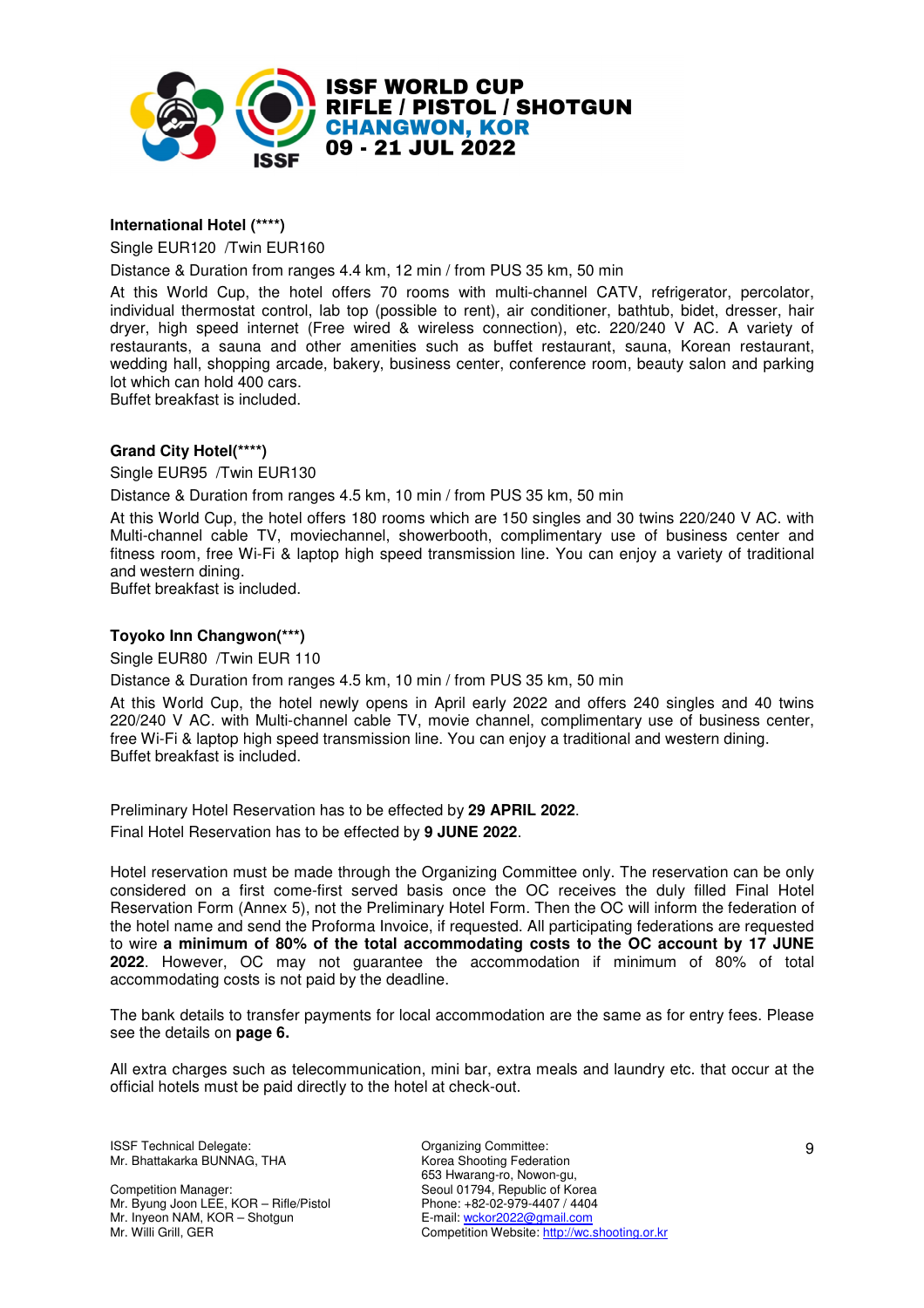

**The deadline for any change or cancellation of a hotel reservation is 17 JUNE 2022, 24:00h in Korean local time**. In case of cancellation or no-show after this date, the penalty fee will be equal to **100%** of the total cost for any cancelled reservation or room that was not occupied.

#### **Food Service at the Shooting Range**

To be decide considering Covid19 situation

# **8. Travel and Transportation**

#### **Airport pick up – Transportation to the Official Hotels (and return for departure)**  Airport pickup is available for both **Incheon International Airport** (**ICN)** and **Busan-Gimhae International Airport (PUS).**

ISSF Member Federations are requested to contact OC as soon as possible but not later than **1 JUNE 2022** to arrange transportation accordingly.

From ICN to Changwon, a minivan and a large bus are available and costs EUR 600 and 1,100 each.

A minivan can carry 5~7 and a large bus can carry 25~27 people maximum. The number of people the vehicle can accommodate is subject to change depends on the number of luggage and gun cases of delegation.

From PUS to Changwon, airport pickup service is provided free of charge between 9 JULY to 21 JULY 2022.

The delegation will be transported directly to the official hotels from **ICN / PUS**, not via the shooting range. All firearms will be transported from **ICN** to the shooting range by OC staff. The same procedure will be made at departure.

#### **Local Transportation – Shuttle Service**

For delegation that accommodate at official hotels through the OC, free shuttle service will be provided between the hotels and the shooting range from **10 to 20 JULY 2022 ONLY**. **No shuttle service on the Official Arrival Day!**

The shuttle schedule will be available at the information bulletin at the hotels and the OC website (http://wc.shooting.or.kr).

Any delegation accommodating at non-official hotelsmust make all their local transportation (airporthotel-shooting range) by themselves **regardless of the payment of entry fee**. This will apply same for any delegation who directly book the official hotel by themselves, not by the OC.

# **9. Competition Related Procedures at the Shooting Range**

#### **Technical Meeting**

The Technical Meeting will take place on **10 JULY 2022** at the shooting range.

Each participating ISSF Member Federation is kindly requested to have at least one representative present at the Technical Meeting to receive updated information regarding Final Competition and Training Schedules, draw procedures and other important issues related to the ISSF World Cup. The time of the meeting will be confirmed after the Final Entry Deadline.

ISSF Technical Delegate: Committee: Committee: Mr. Bhattakarka BUNNAG, THA

Competition Manager: Mr. Byung Joon LEE, KOR – Rifle/Pistol Mr. Inyeon NAM, KOR – Shotgun Mr. Willi Grill, GER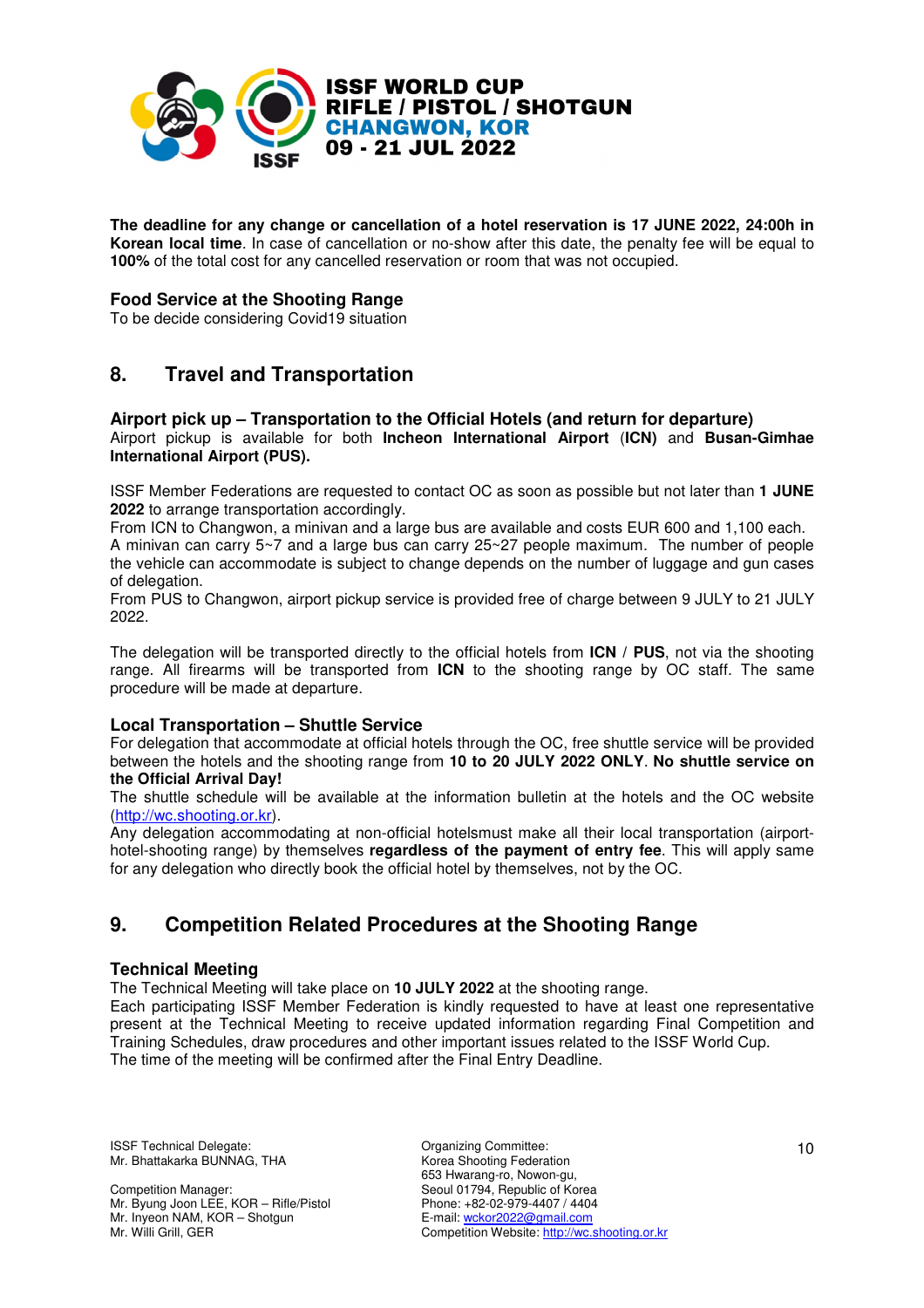

#### **Unofficial Training**

The shooting ranges will be open for unofficial training with fees on **6 JULY 2022**.

| Range           | Event          | <b>Fees</b>                     | Time         | <b>Note</b>      |
|-----------------|----------------|---------------------------------|--------------|------------------|
| 10 <sub>m</sub> | Rifle / Pistol | EUR 15.00 per lane              | 3 hours      | Morning          |
| 25m             | Women          | EUR 30.00 per lane              | 3 hours      | $(09:30-12:30h)$ |
| 25m             | Men            | EUR 30.00 per group (5 targets) | 1 hour       | Afternoon        |
| 50 <sub>m</sub> | Rifle          | EUR 30.00 per lane              | 3 hours      | $(13:30-16:30h)$ |
| Shotgun         | Trap / Skeet   | EUR 8.00 per round (25 targets) | 09:30-17:00h |                  |

#### **Storage of Firearms and Ammunition**

During your stay in Changwon / Korea for the ISSF World Cup, all firearms and ammunition must be deposited in the armory at the Changwon International Shooting Range. **It is strictly prohibited to take any firearms and ammunition including air guns and airpellets out of the shooting range.** The armory will be available from **6 JULY 2022**. Every day the armory staff and police will check at 19:00h to confirm that all guns and ammunitions are returned to the armory after training / competition. Participants who wish to arrive earlier than **6 JULY 2022** or leave later than **21 JULY 2022** must pay an additional fee to use the armory, which is **EUR 100.00 per federation**. This fee has to be paid to the OC with entry fees.

#### **Ammunition**

There is no limitation on the quantity of ammunition which participants can bring into the Republic of Korea for the purpose of training and competition during the ISSF World Cup, if the amount is declared to the Organizing Committee within the deadline (**9 JUNE 2022**).

Shotgun cartridges can be purchased at the shooting range. However, **it is prohibited to sell Rifle and Pistol ammunition(including air pellets) in Korea.** Delegations are requested to bring all necessary Rifle and Pistol ammunition to be used in training and competition. The amounts of all ammunition brought into Korea must be declared to the Organizing Committee within the deadline (**9 JUNE 2022**).

The following Shotgun ammunition brands will be available at these per box (25 cartridges) costs:

| <b>Brand</b>              | <b>Event</b> | <b>Price</b> | <b>Local Seller Contact</b>                  |  |
|---------------------------|--------------|--------------|----------------------------------------------|--|
| <b>FIOCCHI Official</b>   | Trap / Skeet | 13.00 EUR    | Mr. Jeug WOO                                 |  |
| FIOCCHI Golden            | Trap / Skeet | 16.00 EUR    | Yeongdong Co.<br>E-mail: topth.woo@gmail.com |  |
| RC4                       | Trap / Skeet | 13.00 EUR    |                                              |  |
| <b>RC4 Redshot</b>        | Trap / Skeet | 16.00 EUR    | Mr. Ricky SEO                                |  |
| Mirage Pro-Extra          | Trap / Skeet | 13.00 EUR    | JungAng Korea Co.                            |  |
| Mirage Pro-Extra Evo      | Trap only    | 16.00 EUR    | E-mail: suwon666@daum.net                    |  |
| <b>Mirage Competition</b> | Trap / Skeet | 10.00 EUR    |                                              |  |

ISSF Member Federations are requested to contact the local ammunition seller directly as soon as possible but not later than **30 JUNE 2022** to order the necessary brand and amount of ammunitions**.**  This ammunitionagreedwith the seller will be bought to the shooting range. Please note that the OC

ISSF Technical Delegate: Committee: Committee: Mr. Bhattakarka BUNNAG, THA

Competition Manager: Mr. Byung Joon LEE, KOR – Rifle/Pistol Mr. Inyeon NAM, KOR – Shotgun Mr. Willi Grill, GER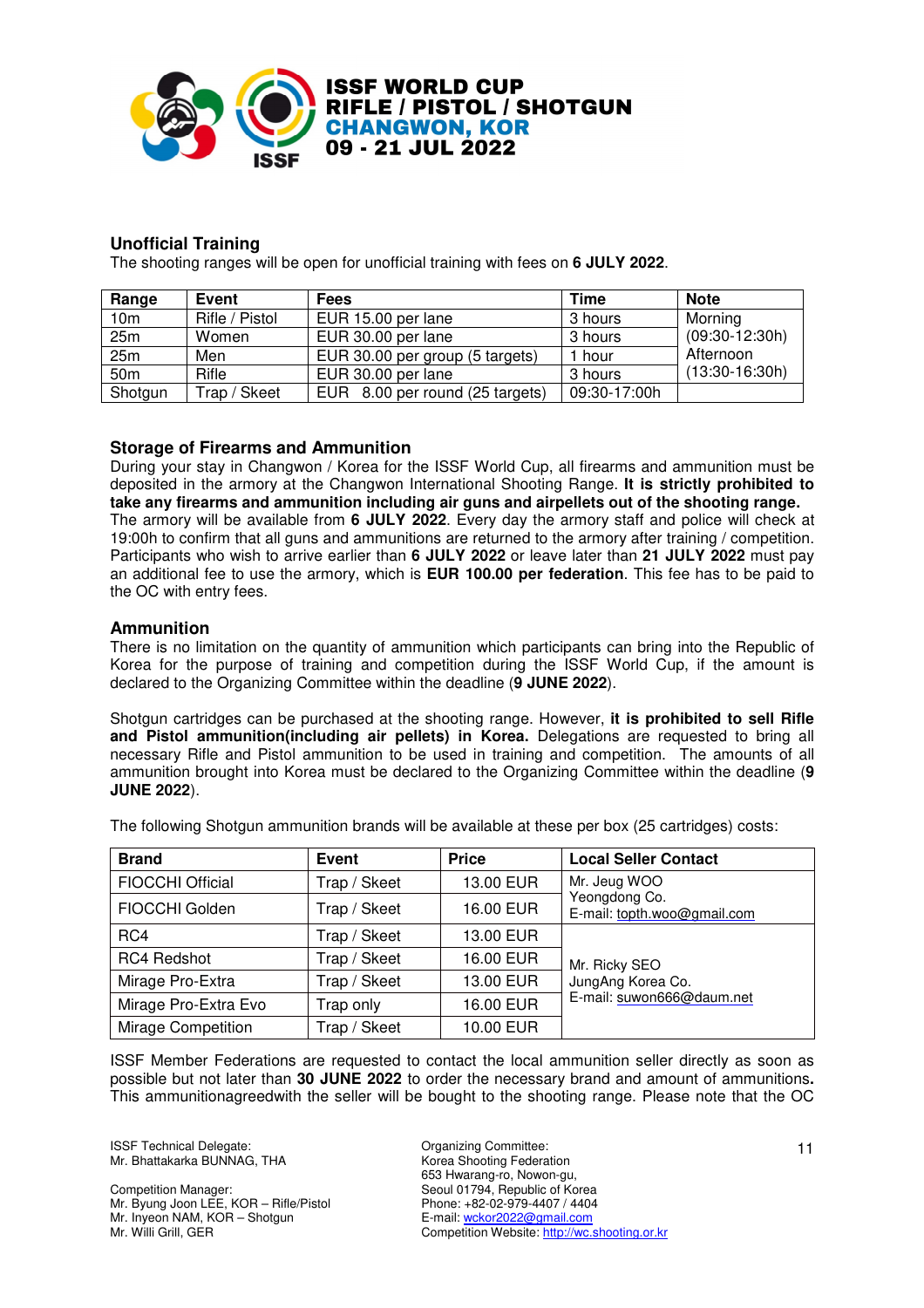

will not be able to guarantee the availability of ammunition unless the federation does not finalize the order of ammunition with the local seller before the captioned deadline **30 JUNE 2022**.

**Please do NOT transfer ammunition costs to the Organizing Committee**. The costs have to be paid in cash to the ammunition seller at the shooting range.

#### **Doping Control Tests**

The Organizing Committee will conduct Doping Control Tests according to the ISSF Anti-Doping Rules and the ISSF Test Distribution Planunder the supervision of the ISSF Technical Delegates.

# **10. Ceremonies**

#### **Opening and Closing Ceremony**

According to the ISSF Temporary Regulations for Testing and Health Monitoring Methods for COVID-19, there will be no Opening and Closing Ceremonies

#### **Victory Ceremony**

Victory Ceremonies will take place at the shooting range immediately after each Final (see also: Final Competition Schedule at the later stage).

During the ceremonies, the athletes who receive awards are required to present themselves in their official national uniform or national tracksuits (tops and bottoms).

#### **Flags and Anthems**

The Organizing Committee does not need any flags or anthems from the delegations.

# **11. Weather Information**

During the ISSF World Cup, the weather in Changwon is normally pleasant. Raining is expected A little rain is expected on some days. The temperature is expected to be  $28^{\circ}$ C –  $33^{\circ}$ Cduring the day and  $22^{\circ}$ C –  $25^{\circ}$ C at night.

# **12. Media Relations**

All Media representatives must register for the ISSF World Cup by using the Media Accreditation Form (Annex 9).

A MediaCenter will be available during the ISSF World Cup, equipped with telephone lines, facsimiles, e-mail service, pigeon holes for information, etc. Upon arrival, athletes will be requested to fill in their Athlete Biographies and return them to the Organizing Committee. It will be possible for participants to take photos on training days. No press conferences are planned

All Finals will be covered by ISSF TV and will be displayed on the ISSF website www.issf-sports.org.

Competition Manager: Mr. Byung Joon LEE, KOR – Rifle/Pistol Mr. Inyeon NAM, KOR – Shotgun Mr. Willi Grill, GER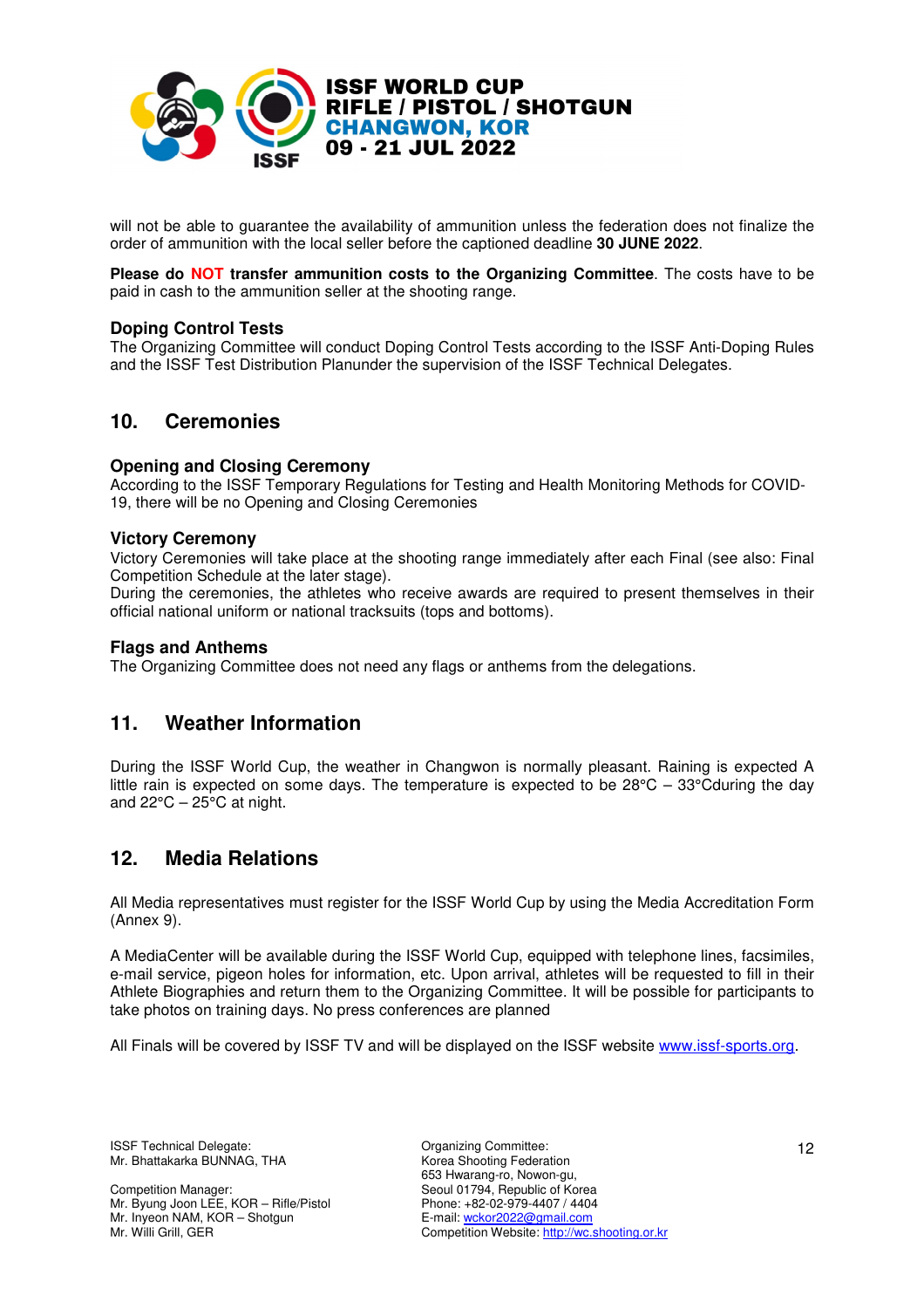

# **13. Industry Service**

Firearm and equipment repair services, industry services and industry displays or exhibitions will be available at the range. Industry representatives are kindly requested to register with the Organizing Committee using the same registration forms that ISSF Member Federation useby the applicable deadline.

Industry representatives can use a booth at their own costs for the sole purposes of exhibition or product sales.

# **14. Annexes**

All necessary Registration Forms are attached to this General Information.

# **15. Summary of Deadlines**

The Summary of Deadlines is attached to this General Information.

# **16. Social and Cultural Activities**

The Organizing Committee will provide further information regarding social opportunities later.

Competition Manager: Mr. Byung Joon LEE, KOR – Rifle/Pistol Mr. Inyeon NAM, KOR – Shotgun Mr. Willi Grill, GER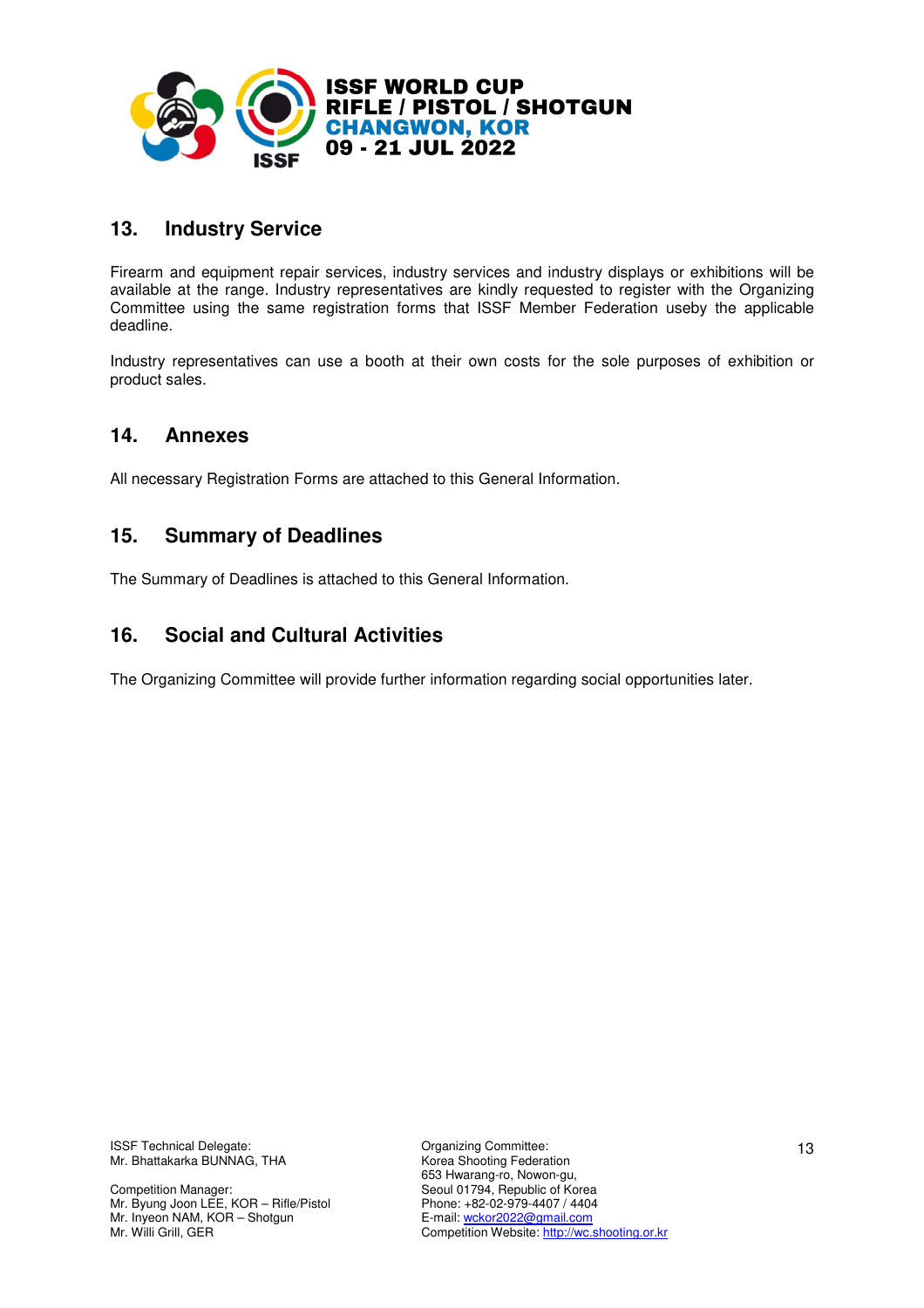

| $\overline{00}$     | 19:00 | 20:00 | Notes |
|---------------------|-------|-------|-------|
|                     |       |       |       |
|                     |       |       |       |
|                     |       |       |       |
|                     |       |       |       |
|                     |       |       |       |
|                     |       |       |       |
|                     |       |       |       |
|                     |       |       |       |
|                     |       |       |       |
|                     |       |       |       |
| PET AP 60 M         |       |       |       |
| $R2$<br>18:15-19:00 |       |       |       |
|                     |       |       |       |
|                     |       |       |       |
|                     |       |       |       |
|                     |       |       |       |
|                     |       |       |       |
|                     |       |       |       |
|                     |       |       |       |
|                     |       |       |       |
|                     |       |       |       |
|                     |       |       |       |
|                     |       |       |       |

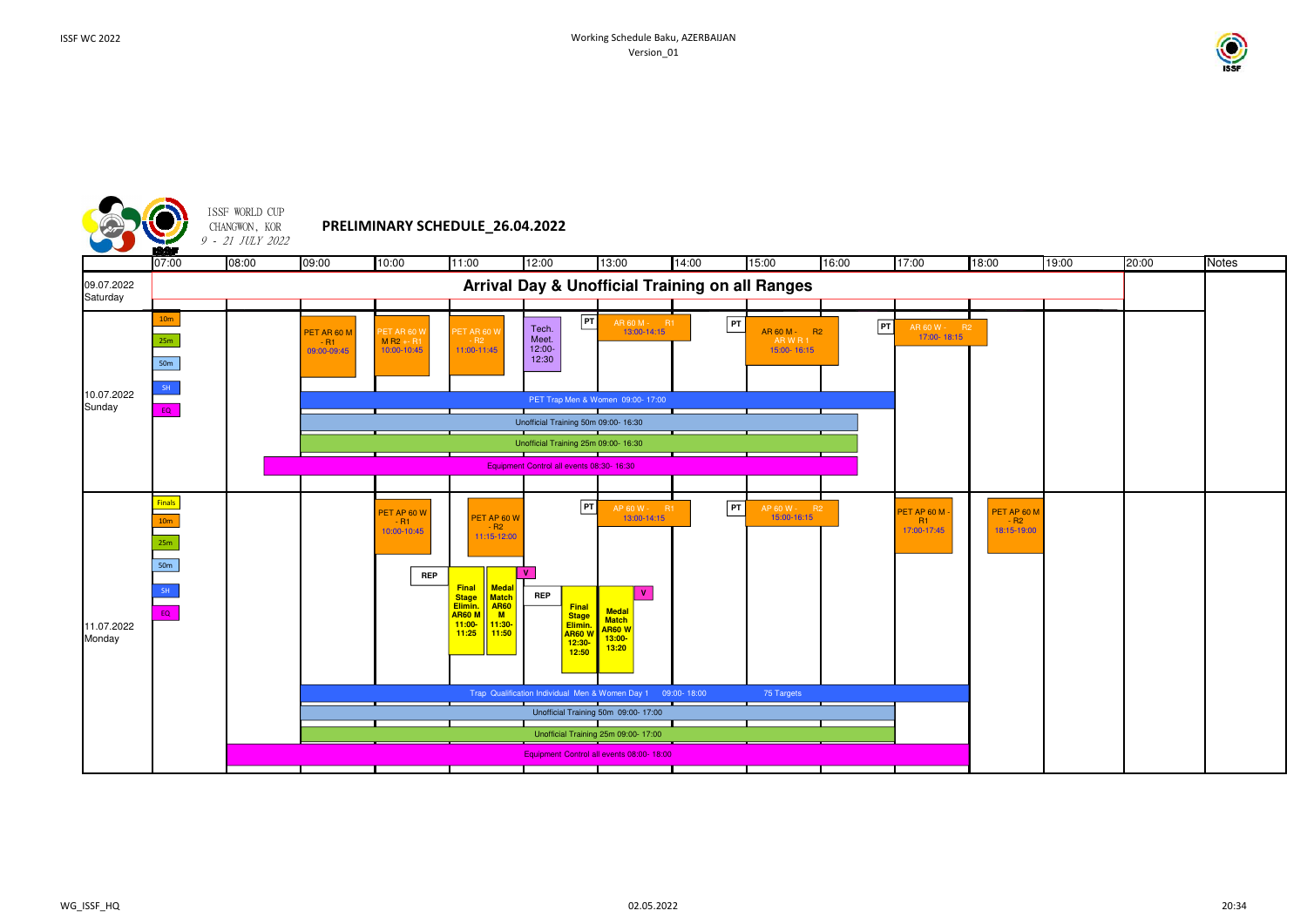

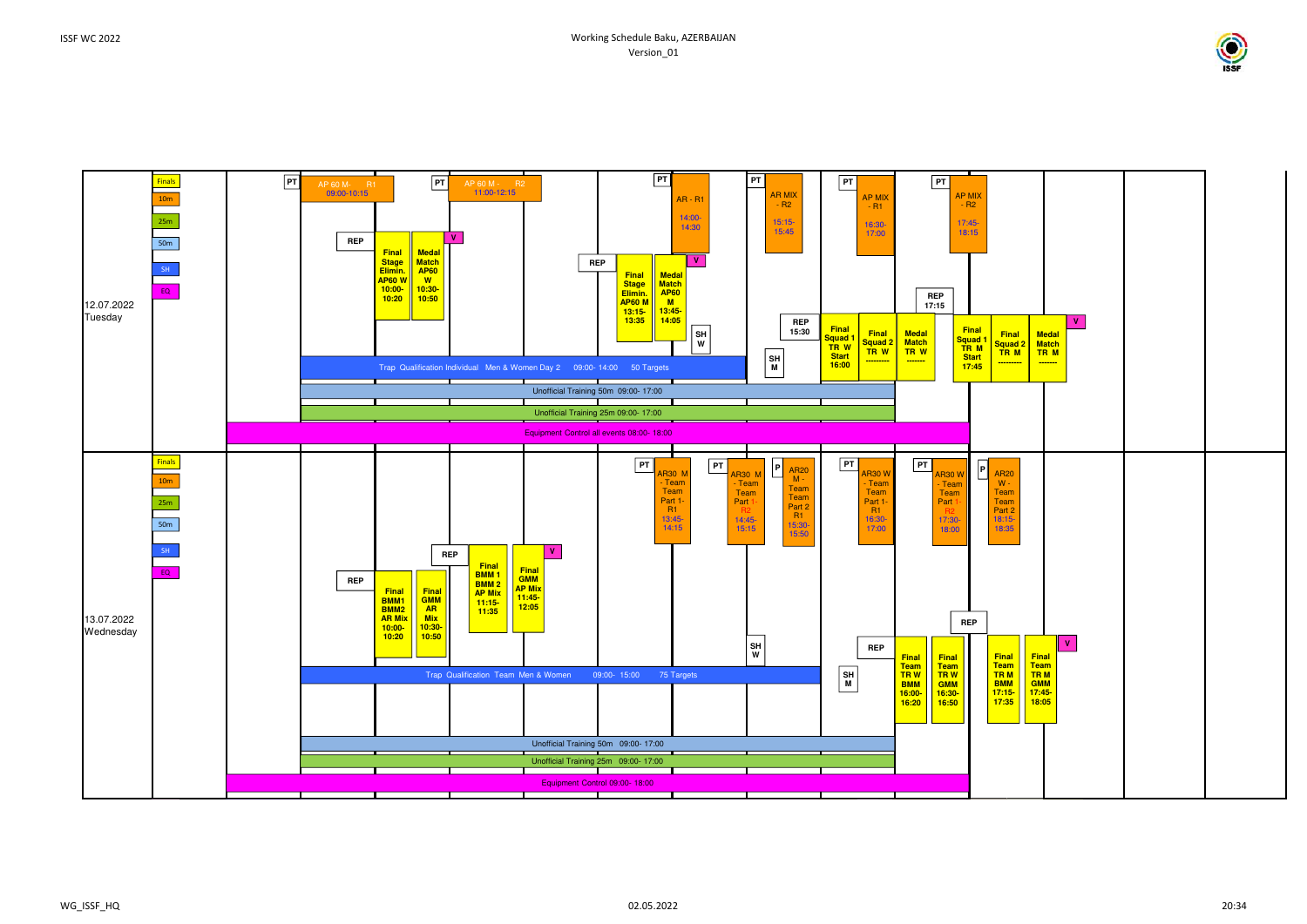#### Working Schedule Baku, AZERBAIJANVersion\_01



| V |  |  |
|---|--|--|
|   |  |  |
|   |  |  |

WG\_ISSF\_HQ

 $02.05.2022$   $20.34$ 

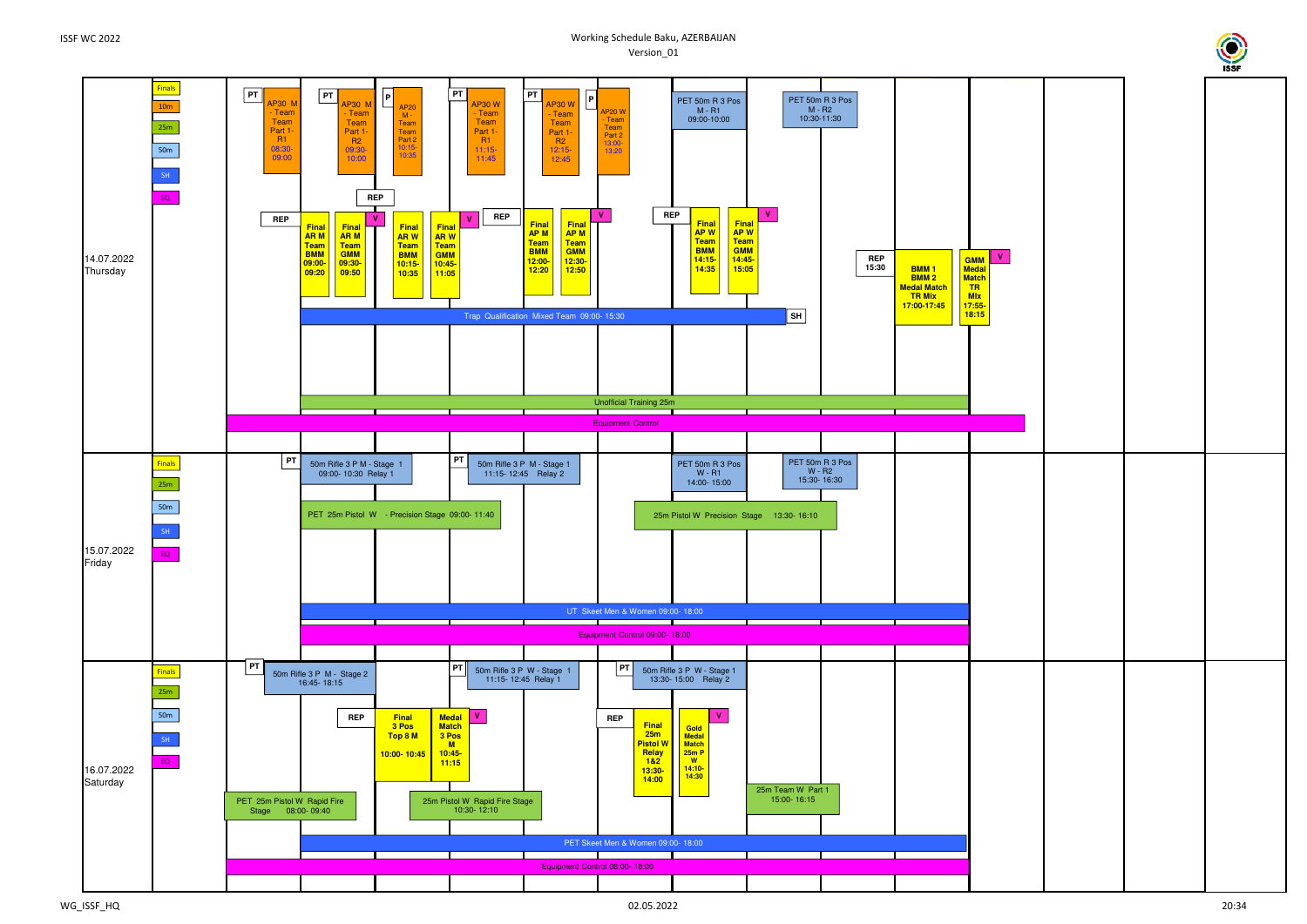